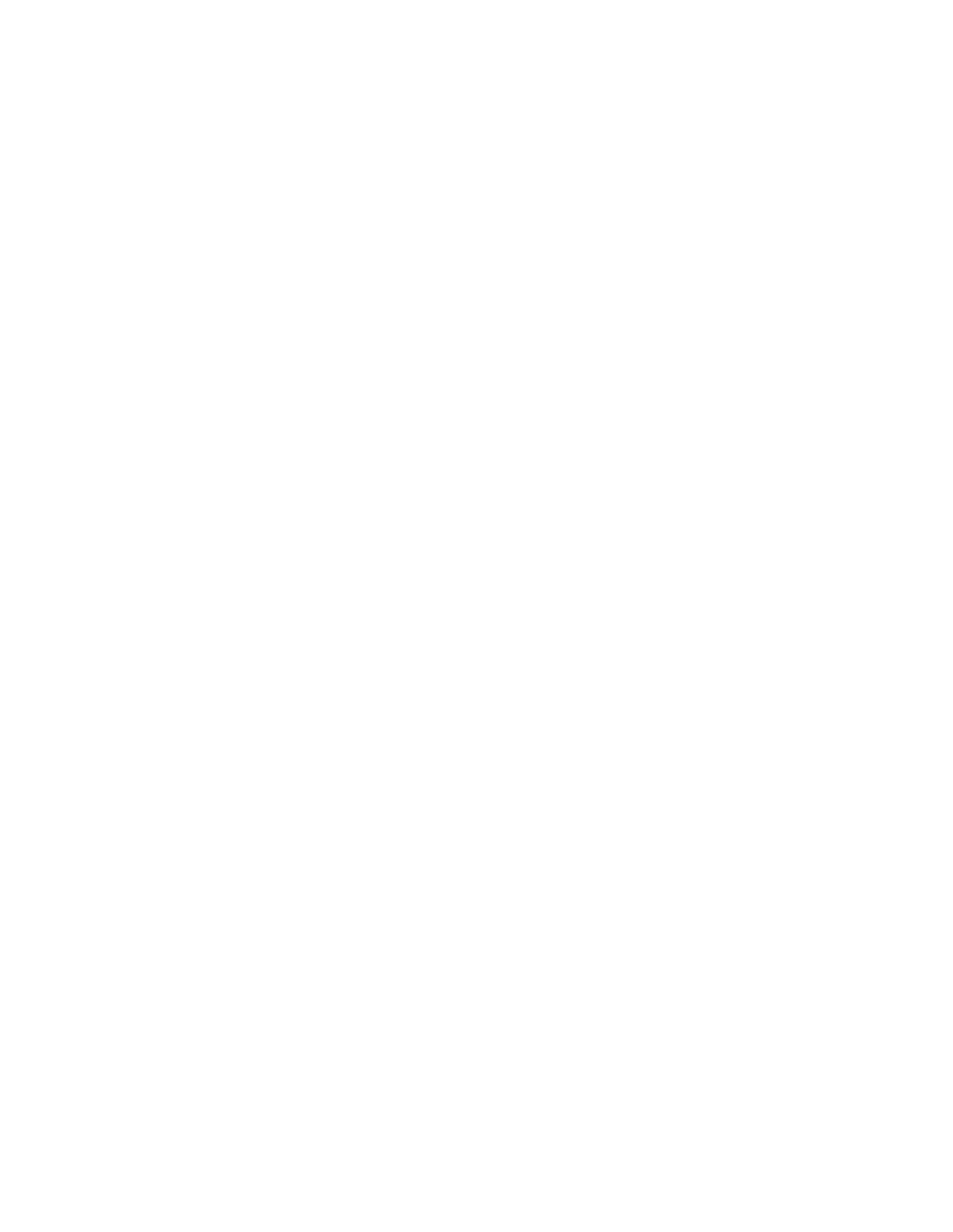

Baltimore Housing Mobility Program 20 South Charles Street, Suite 801 Baltimore, Maryland 21201 410-223-2222 www.brhp.org

# Interim Change: What You Need to Know

Use this form to report:

- Income, increase or decrease **•** Assets, increase or decrease
- Household Composition, add or remove a member
- 
- Student Status, age 18+, attending or not attending school full time

The Baltimore Regional Housing Partnership may deny or terminate your housing assistance if you fail to report a change within 10 business days.

# **Checklist**

Use this checklist to keep track of each item you need to do. This will help you avoid having your Interim Change returned or delayed for not being complete.

 $\Box$  The Head of Household must fill in and sign the following forms in this packet:

☐ INTERIM CHANGE form, pages 1-4

□ SUPPLEMENTAL AUTHORIZATION FOR THE RELEASE OF INFORMATION, page 5

☐ AUTHORIZATION FOR THE RELEASE OF INFORMATION/ PRIVACY ACT NOTICE, pages 7-8

 $\Box$  If the change is for a household member age 18 or older, they must sign each form

#### **Report Any Change of Income**

 $\Box$  For each change, you will need to give the Program the document(s) to support your claim. See the DOCUMENT CHECKLIST for the items you will need.

#### **Remove a Household Member**

- ☐ You must also complete a HOUSEHOLD MEMBER REMOVAL CERTIFICATION form**.**
- $\Box$  You must provide proof of new residence for each member you remove.

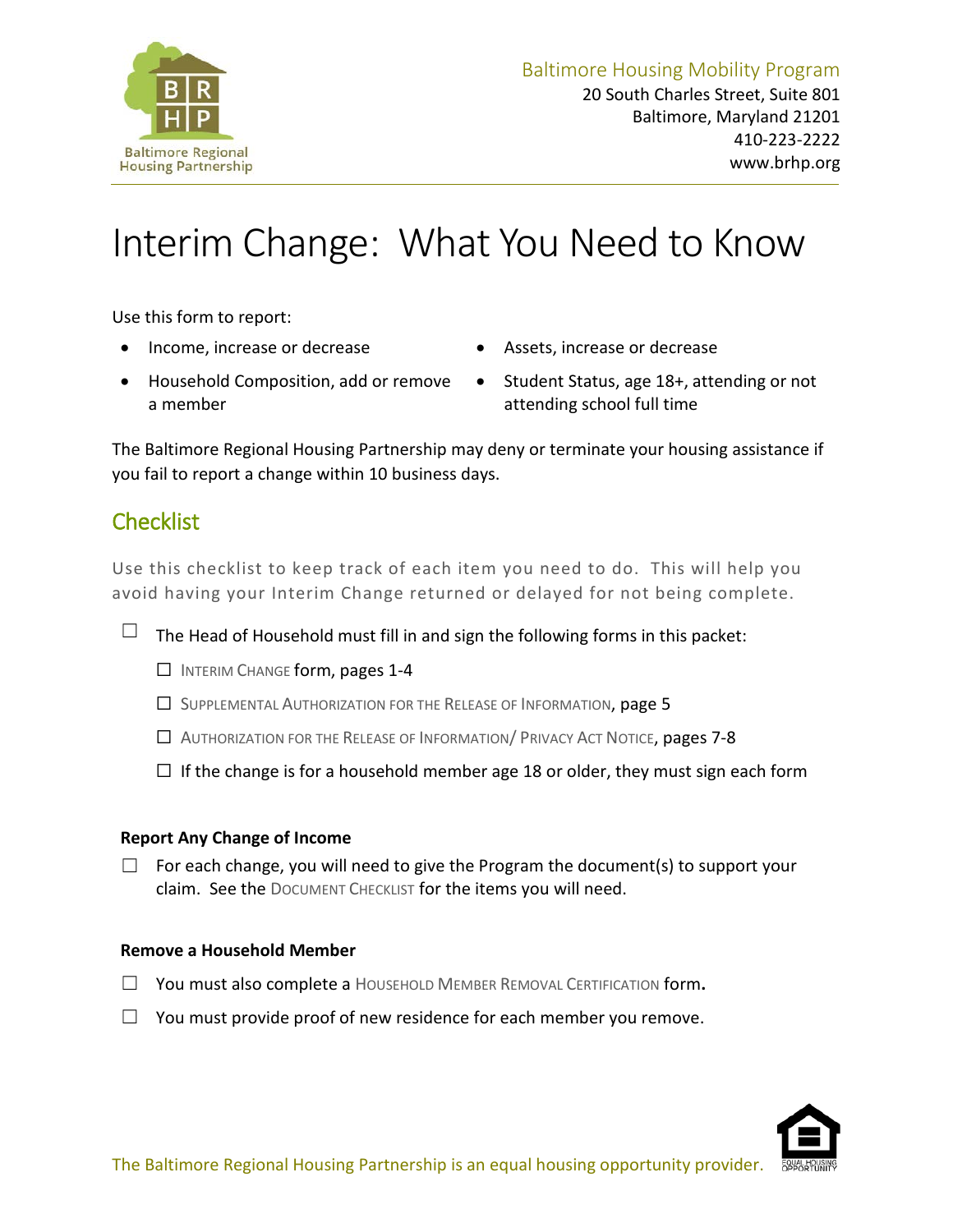#### **Add a New Household Member: Adult**

- $\Box$  Each applicant over the age of 18, or who will be 18 in the next 60 days, must complete an APPLICATION PACKET - NEW ADULT HOUSEHOLD MEMBER.
- ☐ The Head of Household must sign **all** forms in your Application Packet, **except** the DECLARATION OF CITIZENSHIP and DEBTS OWED TO PUBLIC HOUSING AGENCIES AND TERMINATIONS.
- ☐ For each item answered **yes** on the APPLICATION FOR ADULT HOUSEHOLD MEMBER, you will need to give the Program the document(s) to support your claim. See the DOCUMENT CHECKLIST for the items you will need.
- $\Box$  You must provide identification for each new applicant. See the DOCUMENT CHECKLIST for the items you will need.
- $\Box$  You must provide written approval from the landlord to add a member to your household.

#### **Add a New Household Member: Child**

- $\Box$  For each new applicant under the age of 18, the HOH, or the responsible adult, must complete a DECLARATION OF CITIZENSHIP.
- ☐ You must provide identification for each new applicant. See the DOCUMENT CHECKLIST for the items you will need.

#### **Change in Student Status**

☐ See the DOCUMENT CHECKLIST for the items you will need.

#### **Return Completed Packet and Documents**

☐ **Mail or Bring** to Baltimore Regional Housing Partnership, 20 S. Charles Street, Suite 801, Baltimore, MD 21201. Office hours are Monday to Friday, 8:30 am to 5:00 pm. **Fax:** 410-752-3770 **Email:** reportchange@brhp.org

**Required forms are available at our front desk or online at www.brhp.org**

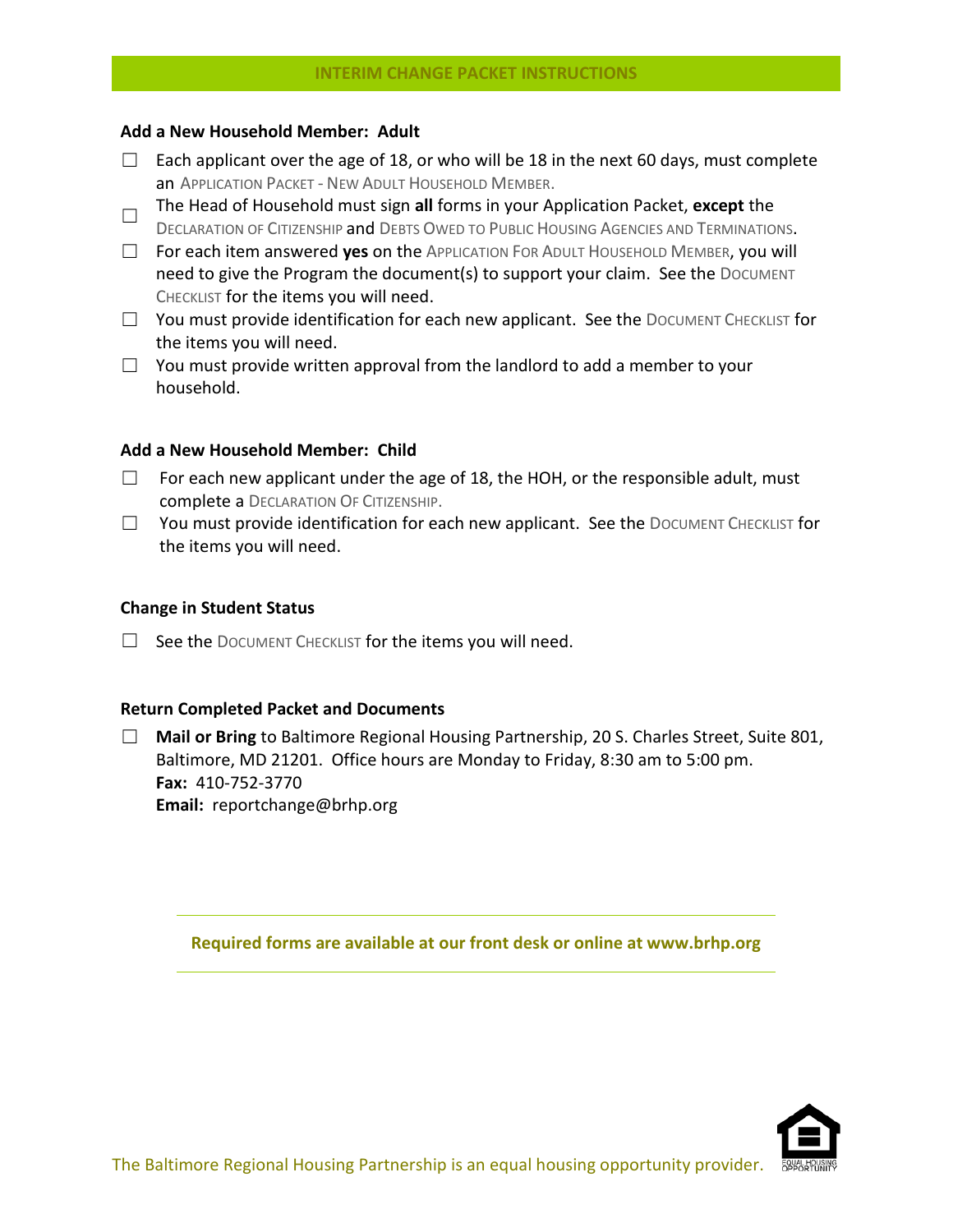# Frequently Asked Questions

### Will my rental portion change when I report a change in income?

- The Program may increase your rental portion if your household income goes up
- The Program may lower your rental portion if your household income goes down.
- The Program will not lower your rental portion if your Temporary Cash Assistance (TCA) benefit decreases due to noncompliance with an economic self-sufficiency program, failure to comply with work activities, or fraud.
- The Program will **not** lower your rental portion because of garnishments or increased taxes that reduce your pay.

## If my rental portion changes, when will I pay the new amount?

- The Program processes most **increases** in income at recertification. If your household income is less than \$2,400, the Program processes an increase in income when you report it. Your increased rental payment amount goes into effect 30 days after the Program notifies you of the new amount.
- The Program processes **decreases** in income when you report them. Your lower rental payment goes into effect the first day of the next month after you report the change.

# What will change if I add or remove a household member?

- The Program and your landlord must approve all new household members. If BRHP approves a new member but the landlord does not approve the member, you may have to move. You may not be able to move right away based on the terms of your lease.
- After the Program has approved a new member, his or her income will be included in the household income calculation. This increase in income may increase your rental portion.
- If you remove a household member, your voucher size may go down. If this happens, your rental portion may go up. Here is an example.
	- **1.** You have a 3-bedroom voucher and rent a 3-bedroom unit with a gross rent of \$1,400.
	- **2.** The Program pays the payment standard for a 3-bedroom unit, which is \$1,000.
	- **3.** The tenant portion of the rent is **\$400**.

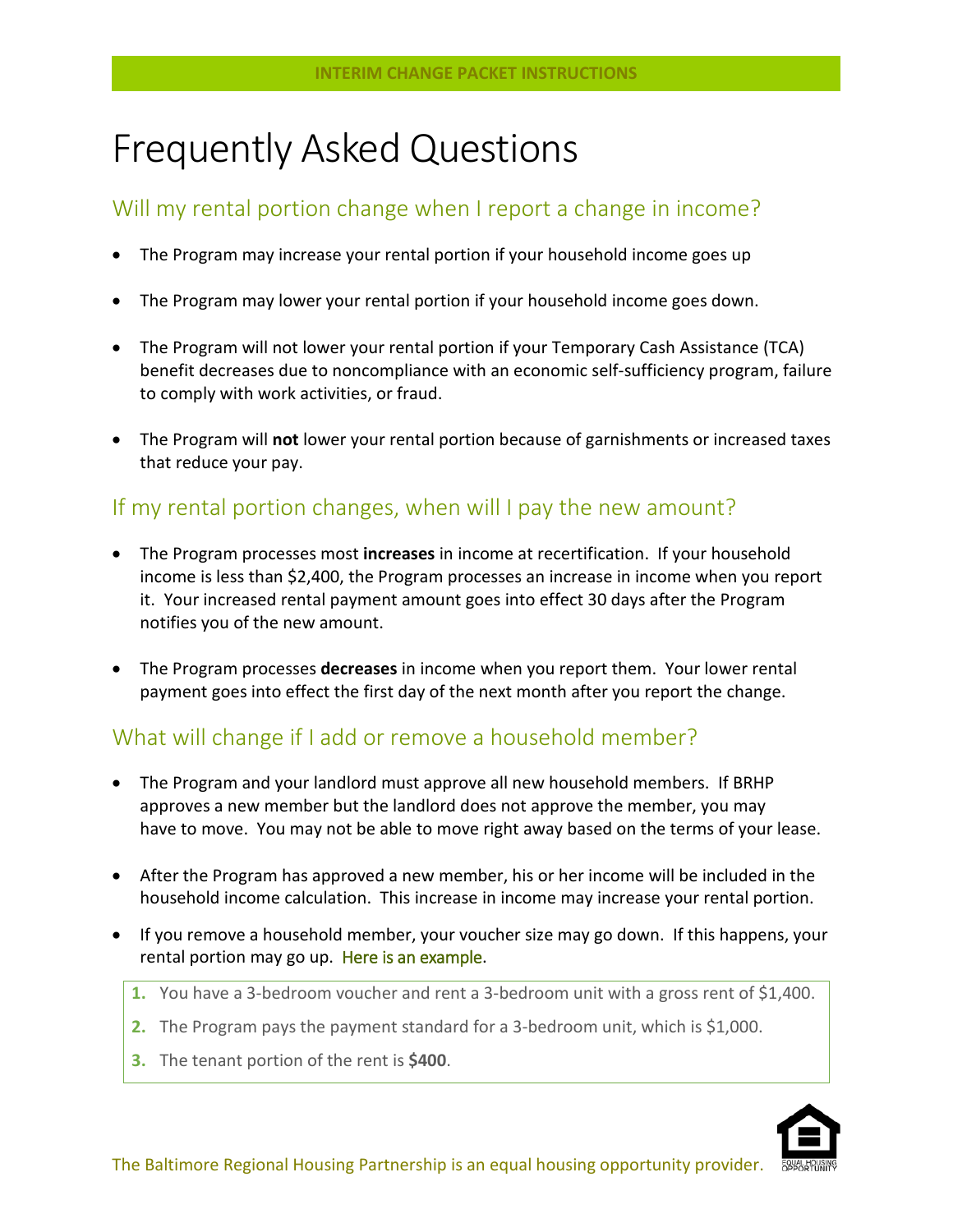- **4.** Then, you remove a member who was not contributing any income to the household.
- **5.** Your voucher becomes a 2-bedroom voucher.
- **6.** The Program will only pay the payment standard for a 2-bedroom unit, which is \$800.
- **7.** The family is now responsible for **\$600** in rent, even though there was no change in household income.
- Your increased rental payment amount goes into effect 30 days after the Program notifies you of the new amount.
- If you remove a household member and your voucher size stays the same, your rental portion may go down. Your lower rental payment goes into effect the first day of the next month after you report the change.

#### How long does it take BRHP to process a change?

It may take up to 60 days for the Program to review and process your reported change. You must continue to pay your rental portion until the change is processed.

#### What can I do to get my change processed quickly?

Turn in all forms and required documents together. Review the DOCUMENT CHECKLIST before submitting the INTERIM CHANGE PACKET and be sure you attach **everything** required for the change you are reporting. Most delays are due to not turning in the required documents.

### What happens if I do not submit proof of the reported change?

- The Program cannot process a change without all the required documents. You will get a letter from the Program with a deadline for turning in the missing documents. You must supply the missing documents on or before this date. If you are still unsure of what to submit, call a Housing Specialist.
- If the Program cannot process your change:
	- You could be over paying your rental portion. You are responsible for the full tenant rental portion until the change is processed and you get notice of any new lower amount.
	- You could have to pay the Program back for any increase in your rental portion back to the date of the actual change.
	- The Program may terminate you for not providing the required documents.

REV121618

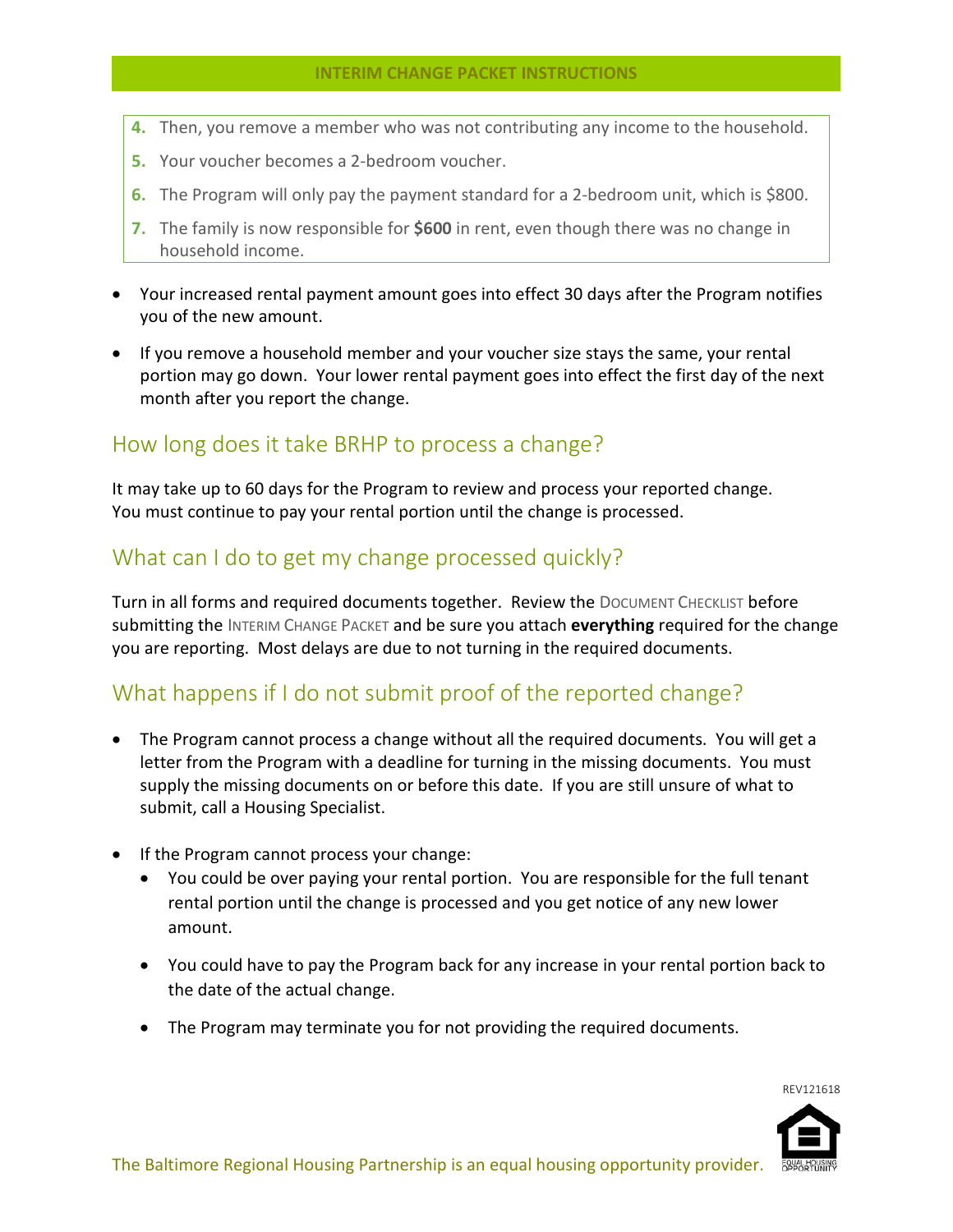### DOCUMENT CHECKLIST

#### Turning in Your Documents

Submit documents as soon as possible. If you do not have all the documents, submit any you do have while you get the others. If you do not submit all required documents, the Program will deny or terminate your housing assistance.

You must include this information with all documents in order to match them with your file:

- Head of Household first and last name
- Last four digits of your Social Security Number

If the document is a copy of the original, you can write this information on the document. You can also write the information on a sheet of paper and turn it in with the document(s).

Mail or bring documents to the Baltimore Regional Housing Partnership, 20 S. Charles Street, Suite 801, Baltimore, MD 21201. Office hours are Monday to Friday, 8:30 am to 5:00 pm.

The Program will not return any mailed documents.

**All documents must have a date within 60 days of the date submitted.**

| <b>Household Member</b> | Documents Needed                             |
|-------------------------|----------------------------------------------|
| Adults age 18 and       | Birth Certificate, original                  |
| older                   | Photo ID, original                           |
|                         | Social Security card, original               |
|                         | Proof of relationship to Head of Household   |
| Children under 18       | Birth Certificate, original                  |
|                         | Social Security card, original               |
|                         | Proof of court awarded custody if applicable |
|                         | Proof of relationship to Head of Household   |
| Pregnancy - Applicant   | Proof of pregnancy from medical provider     |
| or Participant          |                                              |

#### New Applicants

#### Full-Time Students Age 18 or Older

| School                | <b>Documents Needed</b>                                             |
|-----------------------|---------------------------------------------------------------------|
| High School, College, | Current transcript, school schedule, or letter from school official |
| or Trade School       | stating full-time status                                            |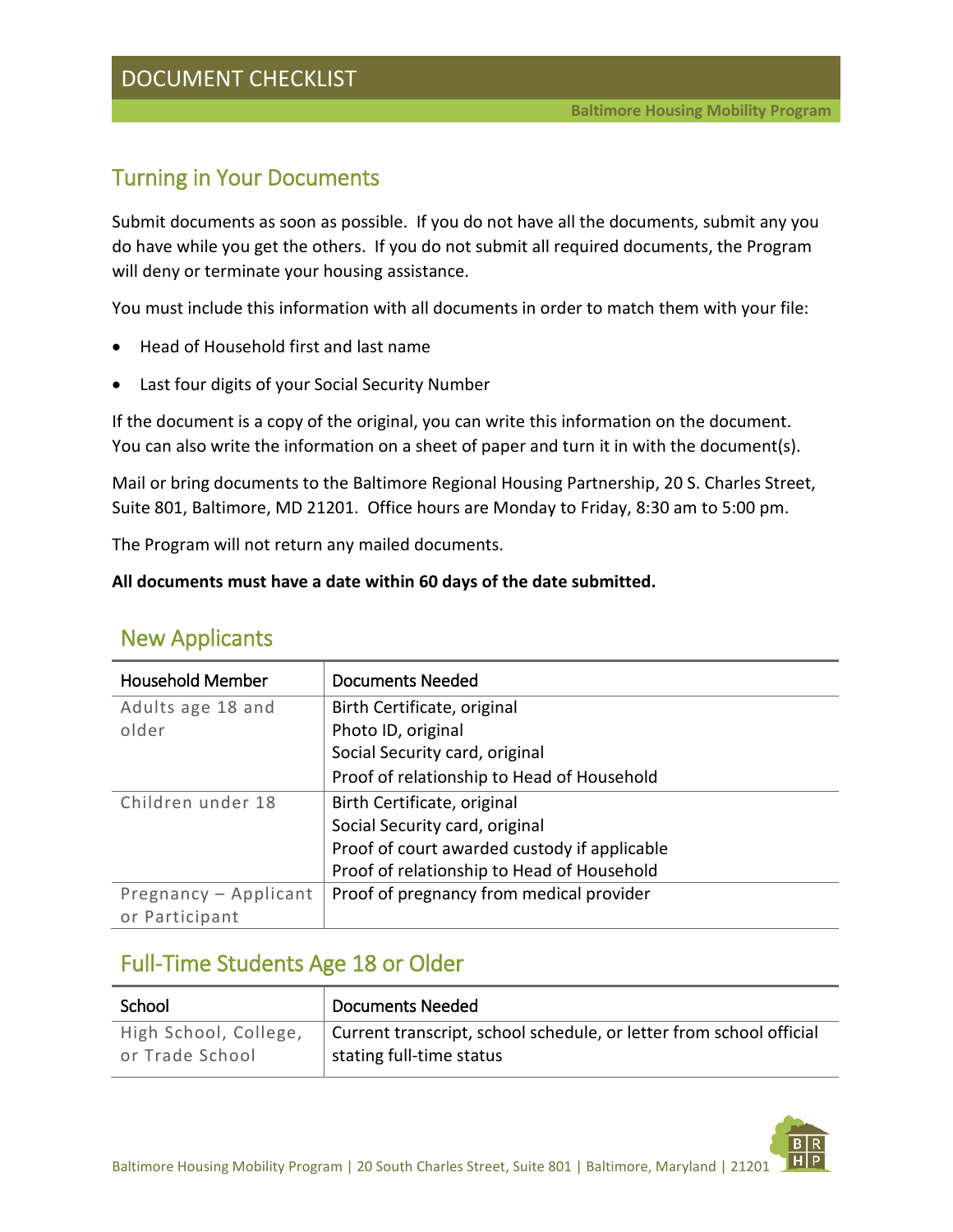| <b>Income Source</b>     | <b>Documents Needed</b>                                                             |
|--------------------------|-------------------------------------------------------------------------------------|
| Child Support            | Court order or Child Support Agency statement for each child                        |
|                          | Each must state:                                                                    |
|                          | Dollar amount of support                                                            |
|                          | How often support is given                                                          |
|                          | Date support will stop                                                              |
| Employment               | Pay stubs:                                                                          |
|                          | Submit 4 if paid bi-weekly, semi-monthly, or monthly                                |
|                          | Submit 6 if paid weekly                                                             |
|                          | If no pay stubs, a signed letter on business letterhead from each<br>employer with: |
|                          | Date of hire<br>$\bullet$                                                           |
|                          | Average regular hours<br>$\bullet$                                                  |
|                          | Overtime hours worked each week<br>$\bullet$                                        |
|                          | Rates of pay for regular and overtime hours                                         |
|                          | Tips, commission and bonus pay                                                      |
| Pension                  | A monthly statement or signed letter on business letterhead                         |
|                          | from the pension company stating the monthly payment amount                         |
| Self-Employment          | A copy of last year's 1040 tax return and Schedule C or last year's                 |
|                          | income receipts and expense receipts                                                |
| Social Security          | Social Security Award Letter. NOTE: Adults must submit award                        |
| Benefits, SSA, or SSI    | letter for benefits received on behalf of a child under age 18.                     |
| Temporary Cash           | Department of Social Services Statement or Budget Letter stating                    |
| Assistance (TCA)         | payment amount                                                                      |
| Unemployment             | Unemployment Insurance Statement stating weekly benefit                             |
| <b>Benefits</b>          | amount                                                                              |
| <b>Voluntary Support</b> | Signed letter from a person or letter on business letterhead from                   |
|                          | an organization stating                                                             |
|                          | <b>Contact information</b>                                                          |
|                          | Dollar amount of support                                                            |
|                          | How often support is given                                                          |
|                          | Date support will stop                                                              |
| Worker's                 | Worker's Compensation Board, or Insurance Company Statement                         |
| Compensation             | stating monthly payment amount                                                      |

# All Household Members Age 18 or Older

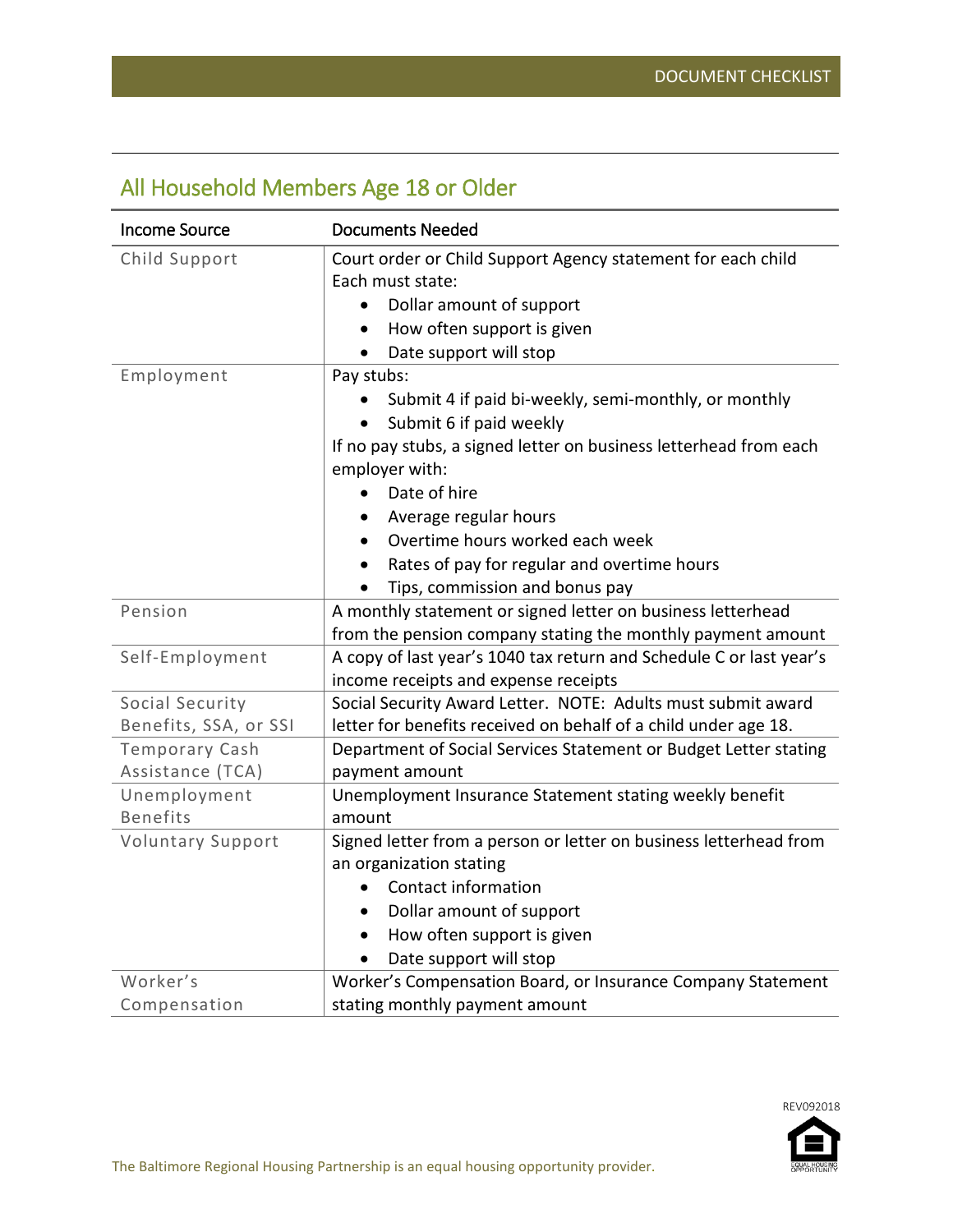

## Head of Household Information

Fill in or check the required information for the Head of Household.

| Name              |               |          |
|-------------------|---------------|----------|
| <b>Address</b>    |               |          |
| City              | <b>State</b>  | Zip Code |
| Phone             | Cell Phone    |          |
| Email             |               |          |
| Social Security # | Date of Birth |          |



### Change of Income: Wages

Write in the name of the household member the change is for and the monthly pay. Report the monthly pay before deductions. Check if this is an increase or decrease. Write in employer information.

| <b>Household Member Name</b>          |                 |                   |
|---------------------------------------|-----------------|-------------------|
| Monthly Pay $\oint$                   | $\Box$ Increase | $\Box$ Decrease   |
| <b>Employer Information</b>           |                 |                   |
| <b>Start Date</b><br>$  /$ $ /$ $  -$ | <b>End Date</b> | $  /$ $ /$ $  -$  |
| <b>Name</b>                           |                 |                   |
| <b>Address</b>                        |                 |                   |
| Phone                                 | Fax             |                   |
| <b>Household Member Name</b>          |                 |                   |
| Monthly Pay $\oint$                   | $\Box$ Increase | Decrease          |
| <b>Employer Information</b>           |                 |                   |
| <b>Start Date</b><br>$  /$ $ /$ $  -$ | <b>End Date</b> | $  /$ $  /$ $  -$ |
| Name                                  |                 |                   |
| <b>Address</b>                        |                 |                   |
| Phone                                 | Fax             |                   |

 $B|R$  $H$  $P$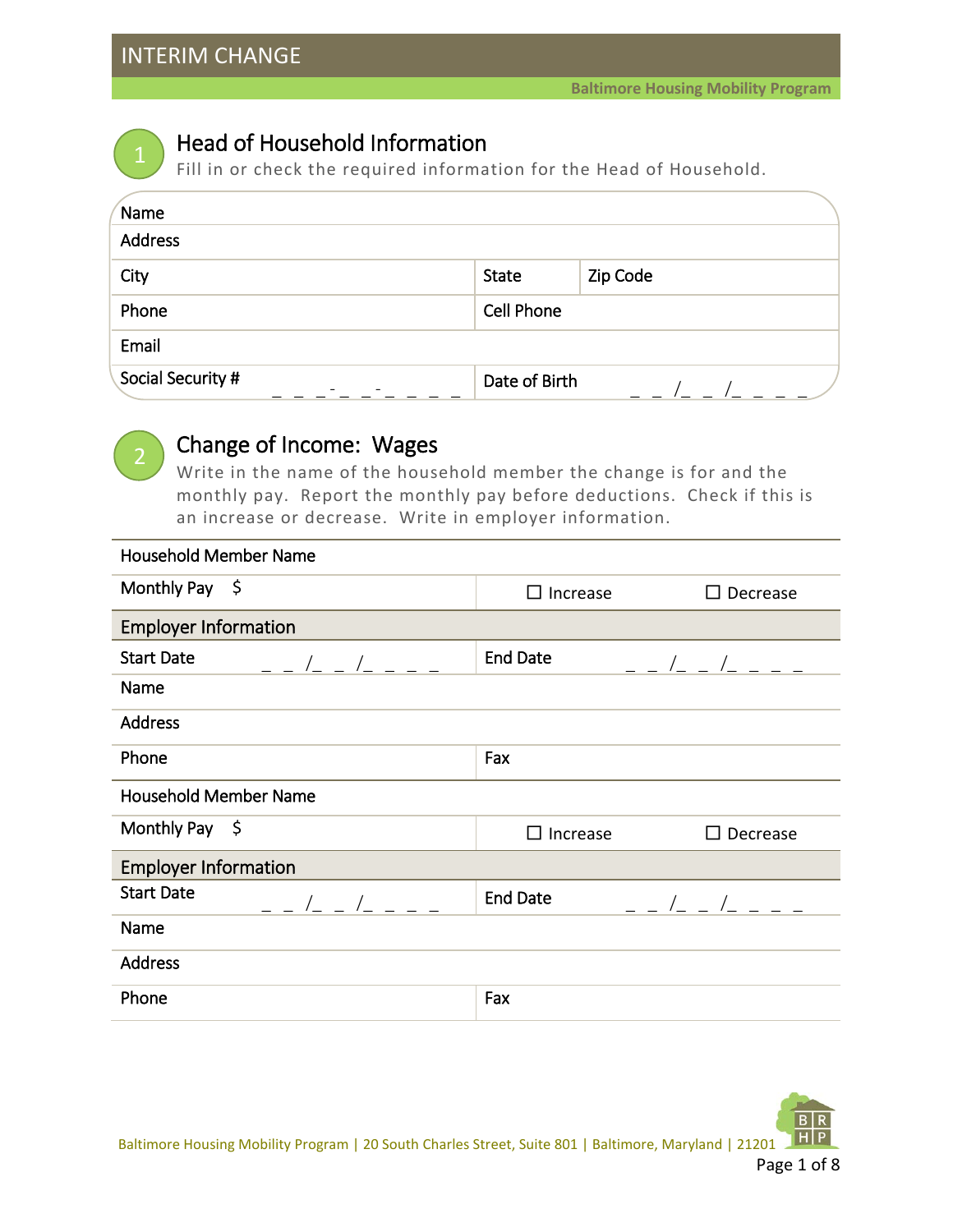

## Change of Income: Other

Write in the name of household member the change is for and the income source. Write in the monthly amount. Check if this is an increase or decrease.

| <b>Household Member Name</b> |                       |                   |  |  |
|------------------------------|-----------------------|-------------------|--|--|
| Income Source                | <b>Effective Date</b> | _ _ /_ _ /_ _ _ _ |  |  |
| \$<br><b>Monthly Amount</b>  | Increase              | Decrease          |  |  |
| <b>Household Member Name</b> |                       |                   |  |  |
| <b>Income Source</b>         | <b>Effective Date</b> | _ _ /_ _ /_ _ _ _ |  |  |
| \$<br><b>Monthly Amount</b>  | Increase              | Decrease          |  |  |
| <b>Household Member Name</b> |                       |                   |  |  |
| <b>Income Source</b>         | <b>Effective Date</b> | $  /$ $ /$ $  -$  |  |  |
| <b>Monthly Amount</b>        | Increase              | Decrease          |  |  |



#### Change in Student Status

Report a change in full time student status only for those ages 18 and older. Write in the name of household member the change is for and check student status. Write in the school information. **You must report income for a household member who is age 18 or older and no longer claiming full time student status.**

#### Household Member Name

☐ Is a full time student now ☐ Is no longer a full time student

# School Information Name **Address** Phone Fax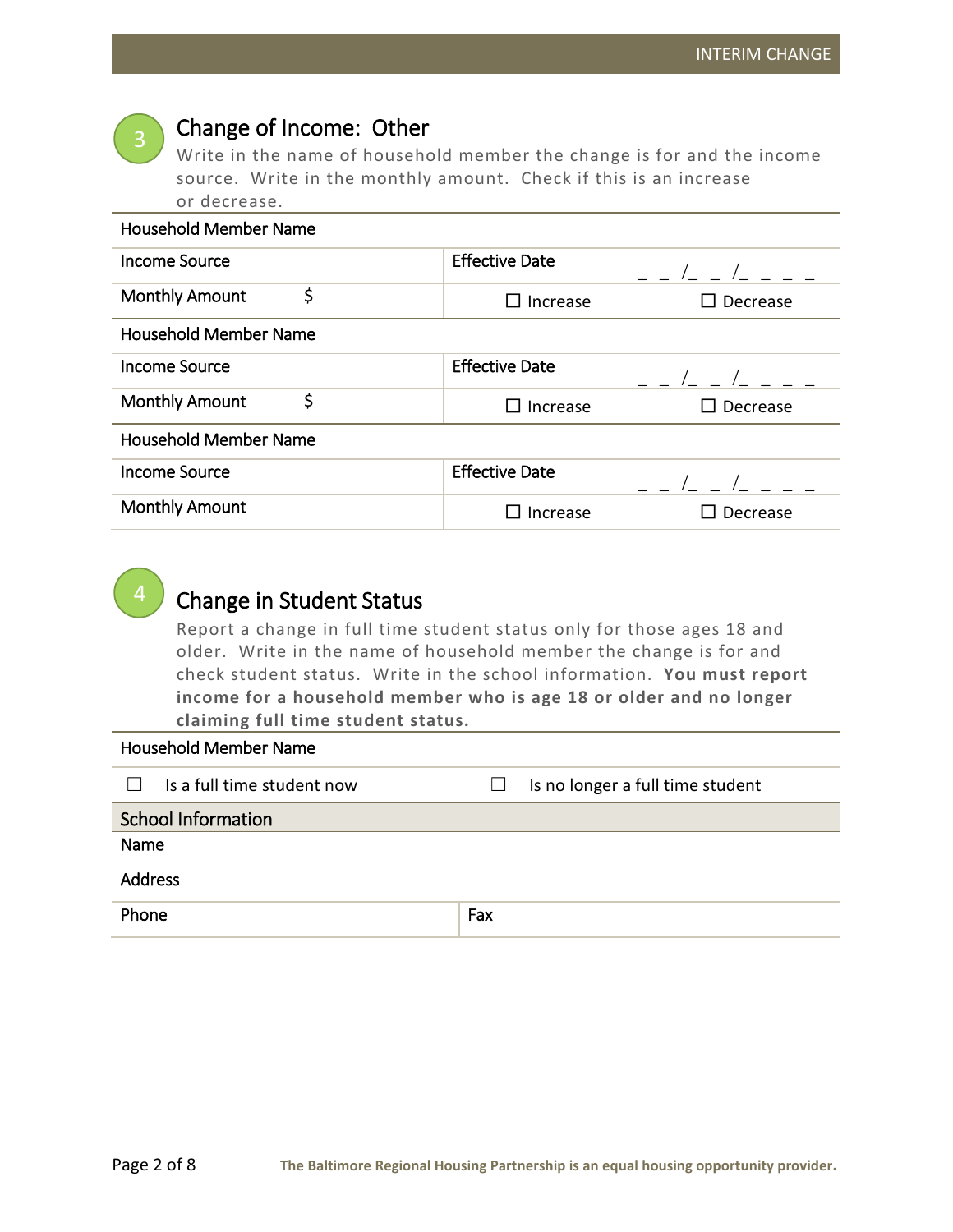

6

## Remove Household Member

Fill in the information for each household member whom you want to remove.

| <b>Household Member 1</b> |              |                                            |                                                                                                   |
|---------------------------|--------------|--------------------------------------------|---------------------------------------------------------------------------------------------------|
| Name                      |              | <b>Effective Date</b><br>$  /$ $  /$ $  -$ |                                                                                                   |
| <b>New Address</b>        |              |                                            |                                                                                                   |
| City                      | <b>State</b> |                                            | Zip Code                                                                                          |
| Social Security #         |              | Date of Birth<br>$  /$ $ /$ $  -$          |                                                                                                   |
| <b>Household Member 2</b> |              |                                            |                                                                                                   |
| Name                      |              | <b>Effective Date</b>                      | $\frac{1}{2}$ $\frac{1}{2}$ $\frac{1}{2}$ $\frac{1}{2}$ $\frac{1}{2}$ $\frac{1}{2}$ $\frac{1}{2}$ |
| <b>New Address</b>        |              |                                            |                                                                                                   |
| City                      | <b>State</b> |                                            | Zip Code                                                                                          |
| Social Security #         |              | Date of Birth                              | _ _ /_ _ /_ _ _ _                                                                                 |

#### Request to Add New Household Members

Fill in or check the required information for each household member you are requesting to add. See the instructions page for additional items required.

|                                         | <b>Household Member 1</b>                                                                                                                                  | <b>Household Member 2</b>                                                                                                                                        | <b>Household Member 3</b>                                                                                                       |
|-----------------------------------------|------------------------------------------------------------------------------------------------------------------------------------------------------------|------------------------------------------------------------------------------------------------------------------------------------------------------------------|---------------------------------------------------------------------------------------------------------------------------------|
| Last Name                               |                                                                                                                                                            |                                                                                                                                                                  |                                                                                                                                 |
| <b>First Name</b>                       |                                                                                                                                                            |                                                                                                                                                                  |                                                                                                                                 |
| Social Security #                       |                                                                                                                                                            |                                                                                                                                                                  |                                                                                                                                 |
| Date of Birth                           |                                                                                                                                                            |                                                                                                                                                                  |                                                                                                                                 |
| Sex                                     | $\sqcap$ F<br>M<br>П                                                                                                                                       | M<br>ΠF<br>П                                                                                                                                                     | ΠF<br>M<br>$\mathsf{L}$                                                                                                         |
| Relationship to<br>Head of<br>Household | Spouse<br>Co-head<br>Other adult<br>Child under 18<br>$\Box$<br>Full time student over 18<br>Foster child/Adult<br>$\mathbf{1}$<br>Live-in Aide<br>$\perp$ | Spouse<br>ப<br>Co-head<br>Other adult<br>Child under 18<br>$\perp$<br>Full time student over 18<br>$\perp$<br>Foster child/Adult<br>$\perp$<br>П<br>Live-in Aide | Spouse<br>ப<br>Co-head<br>Other adult<br>Child under 18<br>Full time student over 18<br>Foster child/Adult<br>П<br>Live-in Aide |
| Race                                    | American Indian/Alaska Native<br>П<br>Asian<br>Black/African American<br>Native Hawaiian/Pacific Islander<br>П<br>White                                    | American Indian/Alaska Native<br>П<br>Asian<br>$\perp$<br>Black/African American<br>⊔<br>Native Hawaiian/Pacific Islander<br>П<br>White                          | American Indian/Alaska Native<br>П<br>Asian<br>Black/African American<br>Native Hawaiian/Pacific Islander<br>П<br>White         |
| Ethnicity                               | Hispanic or Latino<br>ப<br>Not Hispanic or Latino                                                                                                          | Hispanic or Latino<br>⊔<br>Not Hispanic or Latino                                                                                                                | Hispanic or Latino<br>Not Hispanic or Latino                                                                                    |
| Disability                              | $\Box$ No<br>$\Box$ Yes                                                                                                                                    | $\Box$ Yes<br>□ No                                                                                                                                               | $\Box$ No<br>$\Box$ Yes                                                                                                         |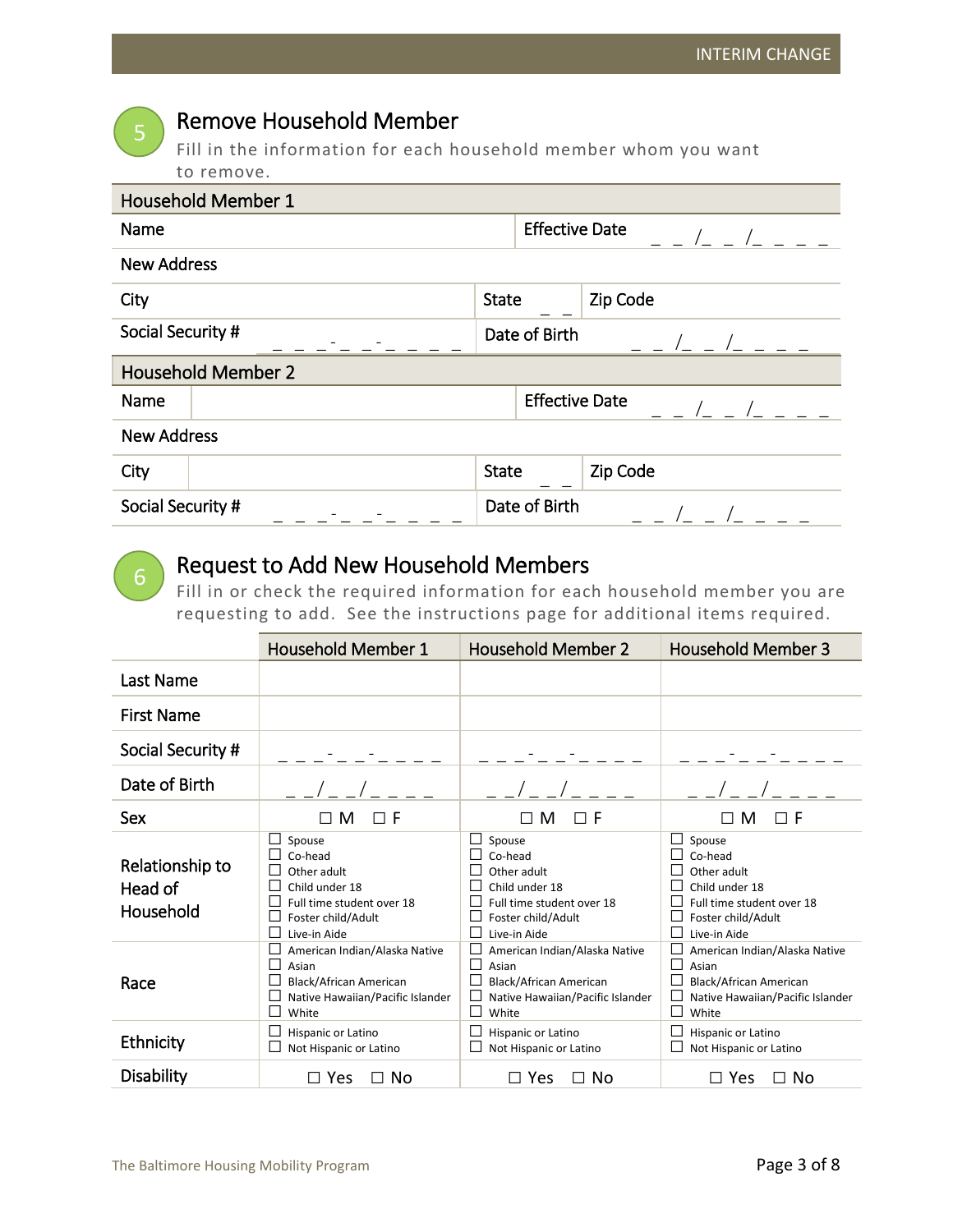Other Information Use this space to tell us any other information about a change you are reporting.

# 8

### Required Signatures

I hereby certify under the penalty of perjury that the declarations I have made in this document are true and complete. I understand and acknowledge that any knowing or willful misrepresentations of the declarations (including submission of falsified supporting documentation to support my declarations) contained in this document may result in civil liability and/or criminal penalties, including but not limited to fine or imprisonment, or both under the provision of Title 18 of the United States Code (USC) Section 1001.

| Signature of Head of Household      |                     | Date |
|-------------------------------------|---------------------|------|
|                                     |                     |      |
| Signature of Adult Household Member |                     | Date |
|                                     |                     |      |
|                                     | FOR OFFICE USE ONLY |      |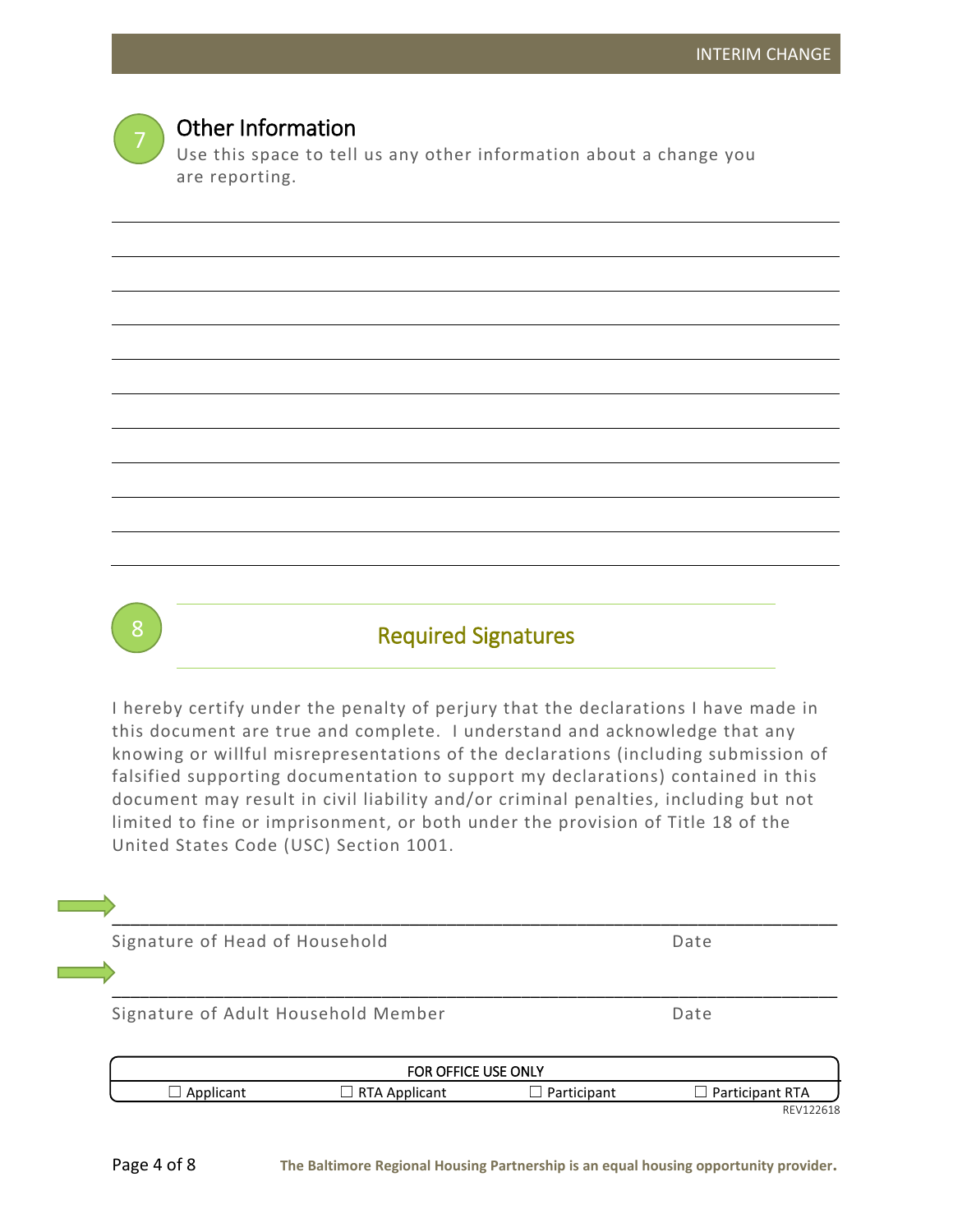#### SUPPLEMENTAL AUTHORIZATION FOR RELEASE OF INFORMATION

**Baltimore Housing Mobility Program**

The purpose of this form and your signature(s) is to obtain information about you and your family that is pertinent to the administration of the Baltimore Housing Mobility Program and to determine initial eligibility or continued eligibility for participation in the Program.

#### The Program may request information from any listed entity or provider of:

ACADEMIC INSTITUTION CHILD SUPPORT AGENCY COURT AWARD CREDIT REPORTING AGENCY CRIMINAL BACKGROUND CHECK EMPLOYMENT

FEDERAL GOVERNMENT AGENCY FINANCIAL INSTITUTION LANDLORD LAW ENFORCEMENT AGENCY LOCAL GOVERNMENT AGENCY PENSION

RETIREMENT BENEFITS STATE GOVERNMENT AGENCY STUDENT FINANCIAL AID TRIBAL BENEFITS UTILITY COMPANY

### Required Signatures

Your signature below authorizes the Baltimore Regional Housing Partnership to obtain your credit report. Under the Fair Credit Reporting Act, you must be told if information in your credit report has been used against you. If that happens, the Baltimore Regional Housing Partnership will provide you with the name, address, and phone number of the agency that provided the credit information.

I agree that photocopies of this authorization may be used for the purposes stated above. If I, or any adult member of my family, fail to sign this form, I understand that this action may constitute grounds for denial of eligibility or termination of assistance of tenancy, or both.

| Signature of Head of Household      | Date |           |
|-------------------------------------|------|-----------|
| Signature of Adult Household Member | Date |           |
| Signature of Adult Household Member | Date |           |
| Signature of Adult Household Member | Date |           |
|                                     |      | REV052616 |

 $B|R$  $H$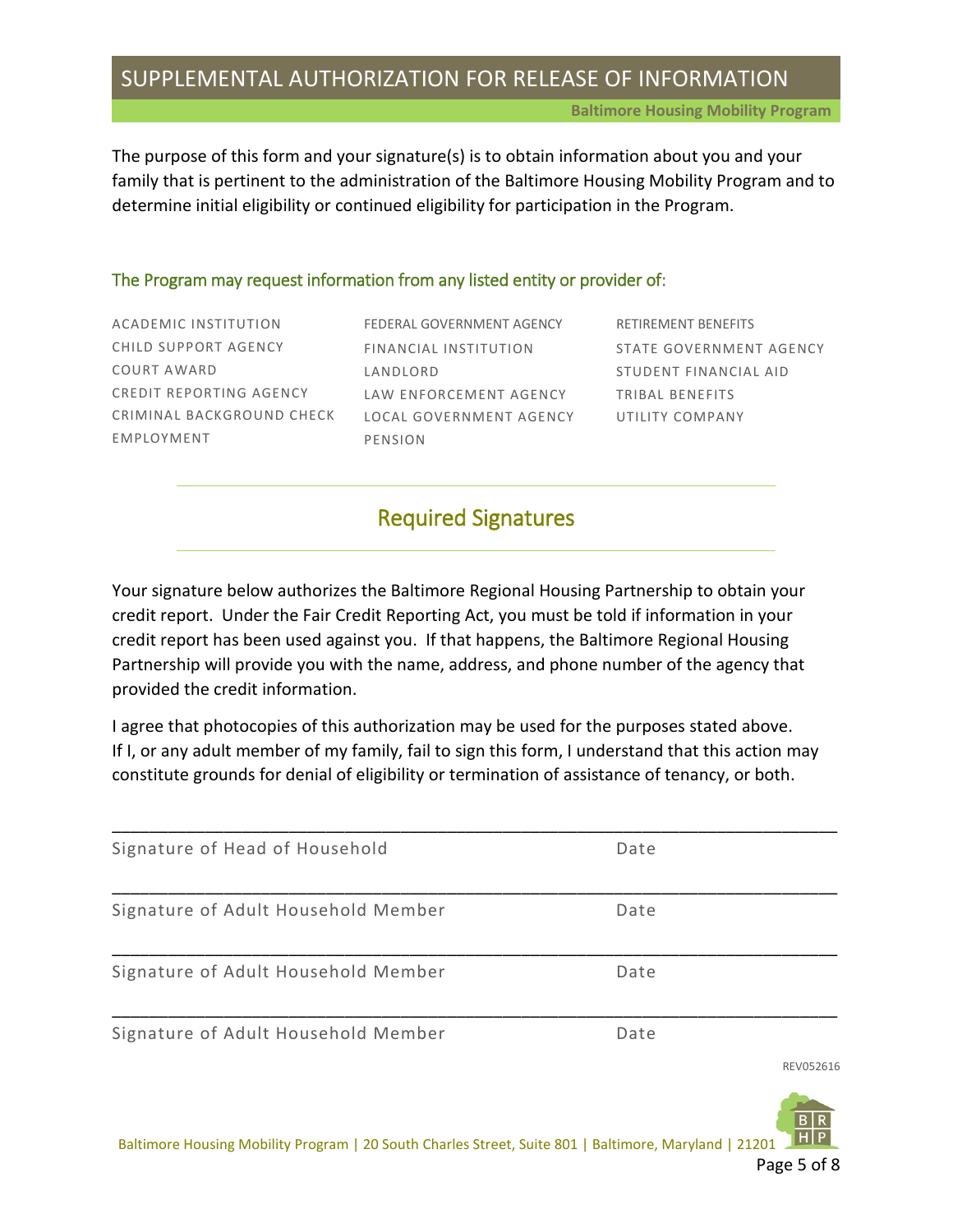# THIS PAGE IS BLANK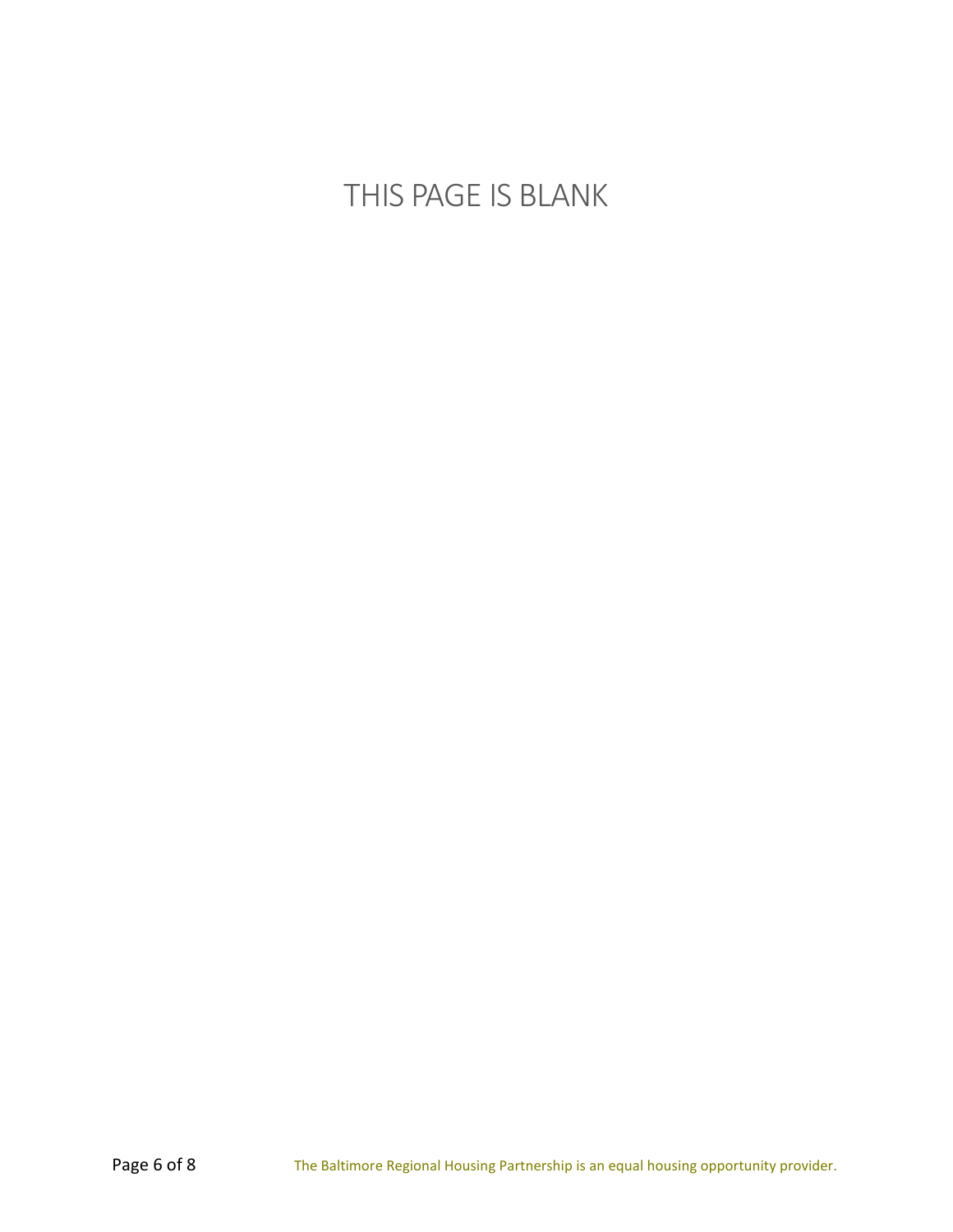**Privacy Act Notice** to the U.S. Department of Housing and Urban Development (HUD) OMB CONTROL NUMBER: 2501-0014 and the Housing Agency/Authority (HA) exp. 07/31/2021

**Authorization for the Release of Information/**

PHA requesting release of information; **(Cross out space if none)** IHA requesting release of information: **(Cross out space if none)**

Baltimore Regional Housing Partnership 20 S. Charles Street, Suite 801 Baltimore, MD 21201

#### **U.S. Department of Housing and Urban Development** Office of Public and Indian Housing

(Full address, name of contact person, and date) (Full address, name of contact person, and date)

**Authority**: Section 904 of the Stewart B. McKinney Homeless Assistance Amendments Act of 1988, as amended by Section 903 of the Housing and Community Development Act of 1992 and Section 3003 of the Omnibus Budget Reconciliation Act of 1993. This law is found at 42 U.S.C. 3544.

This law requires that you sign a consent form authorizing: (1) HUD and the Housing Agency/Authority (HA) to request verification of salary and wages from current or previous employers; (2) HUD and the HA to request wage and unemployment compensation claim information from the state agency responsible for keeping that information; (3) HUD to request certain tax return information from the U.S. Social Security Administration and the U.S. Internal Revenue Service. The law also requires independent verification of income information. Therefore, HUD or the HA may request information from financial institutions to verify your eligibility and level of benefits.

**Purpose:** In signing this consent form, you are authorizing HUD and the above-named HA to request income information from the sources listed on the form. HUD and the HA need this information to verify your household's income, in order to ensure that you are eligible for assisted housing benefits and that these benefits are set at the correct level. HUD and the HA may participate in computer matching programs with these sources in order to verify your eligibility and level of benefits.

**Uses of Information to be Obtained:** HUD is required to protect the income information it obtains in accordance with the Privacy Act of 1974, 5 U.S.C. 552a. HUD may disclose information (other than tax return information) for certain routine uses, such as to other government agencies for law enforcement purposes, to Federal agencies for employment suitability purposes and to HAs for the purpose of determining housing assistance. The HA is also required to protect the income information it obtains in accordance with any applicable State privacy law. HUD and HA employees may be subject to penalties for unauthorized disclosures or improper uses of the income information that is obtained based on the consent form. **Private owners may not request or receive information authorized by this form.**

**Who Must Sign the Consent Form:** Each member of your household who is 18 years of age or older must sign the consent form. Additional signatures must be obtained from new adult members joining the household or whenever members of the household become 18 years of age.

Persons who apply for or receive assistance under the following programs are required to sign this consent form:

PHA-owned rental public housing Turnkey III Homeownership Opportunities Mutual Help Homeownership Opportunity Section 23 and 19(c) leased housing Section 23 Housing Assistance Payments HA-owned rental Indian housing Section 8 Rental Certificate Section 8 Rental Voucher Section 8 Moderate Rehabilitation

**Failure to Sign Consent Form:** Your failure to sign the consent form may result in the denial of eligibility or termination of assisted housing benefits, or both. Denial of eligibility or termination of benefits is subject to the HA's grievance procedures and Section 8 informal hearing procedures.

#### **Sources of Information To Be Obtained**

State Wage Information Collection Agencies. (This consent is limited to wages and unemployment compensation I have received during period(s) within the last 5 years when I have received assisted housing benefits.)

U.S. Social Security Administration (HUD only) (This consent is limited to the wage and self employment information and payments of retirement income as referenced at Section 6103(l)(7)(A) of the Internal Revenue Code.)

U.S. Internal Revenue Service (HUD only) (This consent is limited to unearned income [i.e., interest and dividends].)

Information may also be obtained directly from: (a) current and former employers concerning salary and wages and (b) financial institutions concerning unearned income (i.e., interest and dividends). I understand that income information obtained from these sources will be used to verify information that I provide in determining eligibility for assisted housing programs and the level of benefits. Therefore, this consent form only authorizes release directly from employers and financial institutions of information regarding any period(s) within the last 5 years when I have received assisted housing benefits.